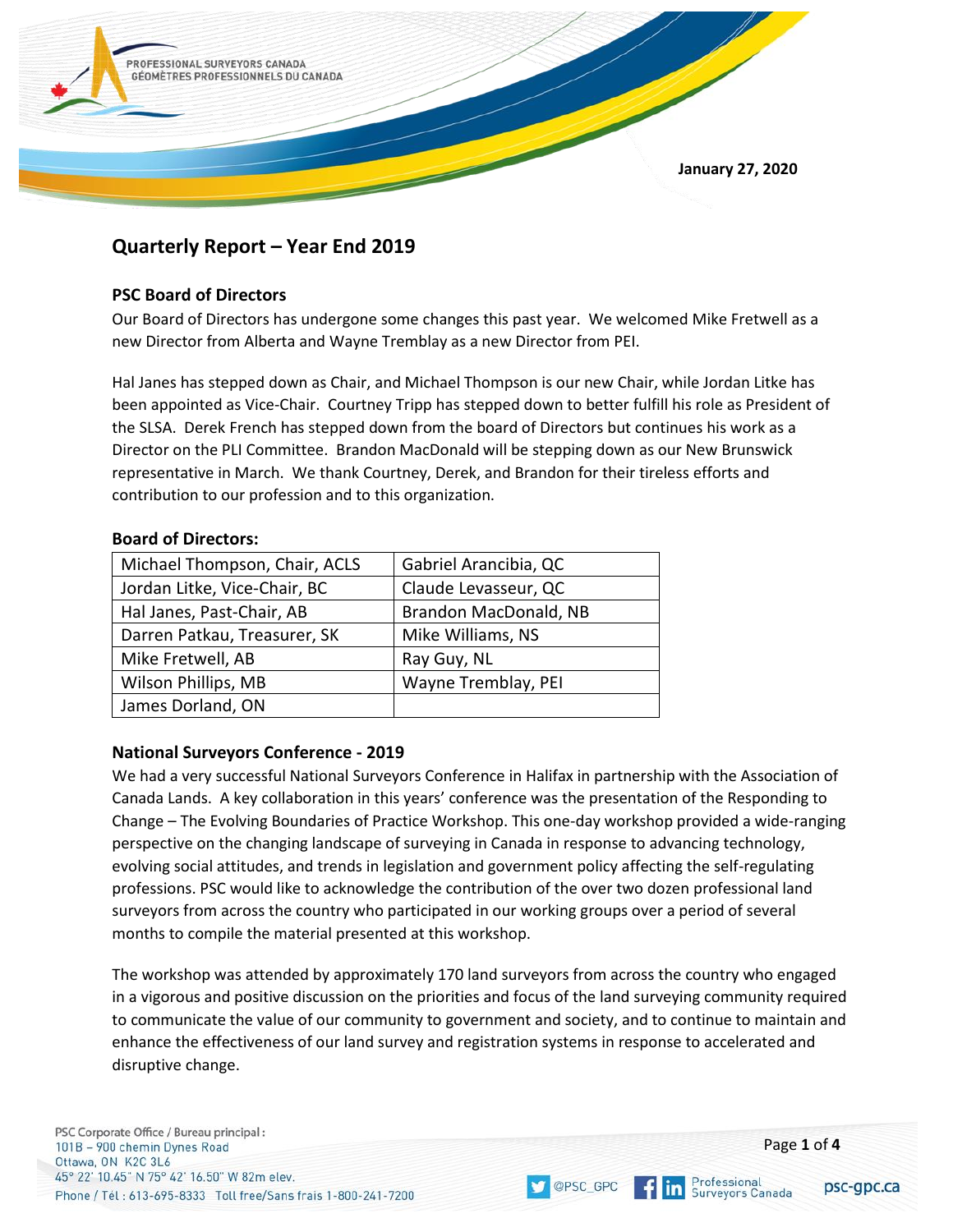A full Report from the proceedings of the workshop called "*The Evolving Boundaries of Practice Workshop*" has been finalized and is available on the PSC website in the member[s Documents and Links](https://www.psc-gpc.ca/members-area/member-resources/documents/) section.

# **National Surveyors Conference - 2020**

We will be continuing our partnership with ACLS and are currently preparing material for the 2020 National Surveyors Conference to be held in May in Mont Tremblant, Quebec. The theme for the Summit is "International and Indigenous Perspectives for Sustainable Land Governance". As in 2019 we will hold our AGM at the conference allowing for our members to participate in person while hosting it as a teleconference allowing all our members across the country to participate. Hope to see you there.

## **Underground Infrastructure**

Our work with underground infrastructure was extensive in the last few months. We were given the opportunity to present our position to the Senate Committee that was reviewing Bill C-69 in early May. One of two proposed amendments by PSC was included in the recommendation package of the Independent Senators Group, but the amendment did not get through the full committee clause-byclause review. While our proposed amendments did not make it into the final version of the Bill, we received tangible support from several Senators and raised awareness of Land Surveyors as experts to be consulted on matters of land management among legislators.

## **Bill C-69**

Ministerial Order MO-040-2019 was issued on September 14, 2019, offering interim regulations for powerline safety and damage prevention. The definition of prescribed area in these regulations differs from the NEB Act regulations and limits the prescribed area to the surveyed right-of-way of a facility. *This effectively implements the recommendations of PSC to the Senate for amendments to Bill C-69.* This measure protects landowners from being affected by a linear facility without having received notification or compensation for the encumbrance and is a direct result of PSC's efforts to maintain the integrity of the cadastre and to protect the public interest.

Although this initiative is unlikely to affect the day to day business of professional surveyors, all of our members are mandated to protect the public interest, and by proxy so is Professional Surveyors Canada. This is a shining example of our profession's mandate being executed through effective communication with government

## **CSA Standard S250**

CSA Group has released the New Edition for CSA S250 Mapping of Underground Utility Infrastructure for public review and comment. PSC has prepared and submitted a response on behalf of our members and are currently working on a position paper to further improve the standard. Once the paper is completed it will be available on our website.

One of our recommendations is that given the CSA Standard S250 is called *Mapping of Underground Utility Infrastructure* the term used to describe the process should be reflective of this. Subsurface Utility Mapping, SUM, is a better term. SUE encompasses the term 'engineering' which is a tightly controlled and trademarked term in Canada. Professional Surveyors Canada has fielded complaints in Ontario that SUE is

OPSC\_GPC

**f** in **Professional**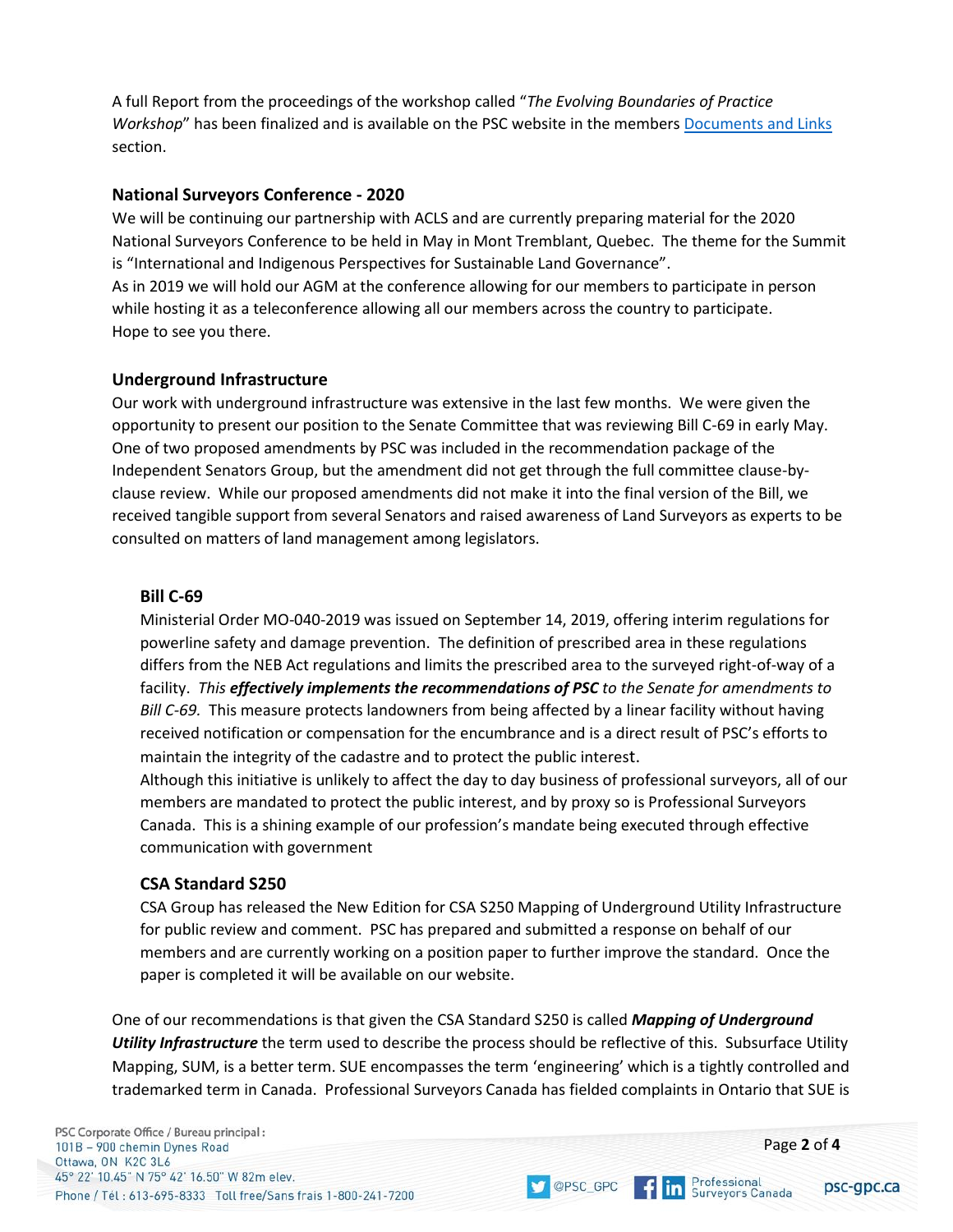being used to prevent non engineering practitioners from surveying underground infrastructure. This is surely not the intent, but it is the effect. Using the term 'Engineering' alone suggests that the entire scope of mapping UI and referenced boundaries can be completed by a professional engineer.

#### **P.Surv**

A draft sublicensing agreement has been sent to the provincial licensing associations for use of the P.Surv. trademark by all professional members. This agreement will work in the same manner that P.Eng. is sublicensed by Engineers Canada to provincial engineering professional associations. We will be taking the concerns of the licensing associations into account and finalizing the agreements for associations and individual professional members of PSC over the next few months. We are excited to be one step closer to a new and effective communication tool, to broaden the recognition of our profession with government and the public. Another example of a PSC initiative that in the best interest of the public, and in the best interest of the profession.

#### **Public Awareness**

PSC continues to work toward raising public awareness of the important work land surveyors do on behalf of the public. We ran an advertising campaign in June designed to maximize our reach and ensure a low cost per visit to our website where the public can learn more about land surveying and how it can help them. We are also currently working on a Q&A section for the website that will have three separate sections, one for our members, one for the public and one for the media. This should be rolled out in early 2020.

#### **Videos – Whiteboard**

We currently have a total of 2 white board videos that are designed to educate the public. The first one looks at why you should get a survey done at the time of purchase of property, and the second deals with the role of a surveyor when planning to subdivide a property whether it be a parcel of land or a building.

Currently in the late stages of production is a whiteboard video looking at the difference between Title Insurance and a survey. The public does not understand the different assurances these two products provide. Two main points are being made to protect homebuyers. First, that a lender's policy does not protect them in any way. Second, that title insurance is not a replacement for a surveyor's certificate or real property report.

#### **Videos – Underground Infrastructure**

We also have produced 3 videos dealing with underground infrastructure. These are very short approximately 30 seconds each and are of a public service announcement nature. These videos are in support of legislation for the inclusion of provisions and regulations requiring the "as built" survey of all new underground installations, the registration of easements describing their location, and the implementation of mapping standards supporting open and publicly accessible mapping of all new underground infrastructure installations.

The videos are "Location of Underground Utilities", "Minimum Distance from Utilities" and "Buried Depth of Underground Utilities".

OPSC\_GPC

PSC Corporate Office / Bureau principal: 101B - 900 chemin Dynes Road Ottawa, ON K2C 3L6 45° 22' 10.45" N 75° 42' 16.50" W 82m elev. Phone / Tél: 613-695-8333 Toll free/Sans frais 1-800-241-7200

**f** in **Professional**<br>Surveyors Canada

psc-gpc.ca